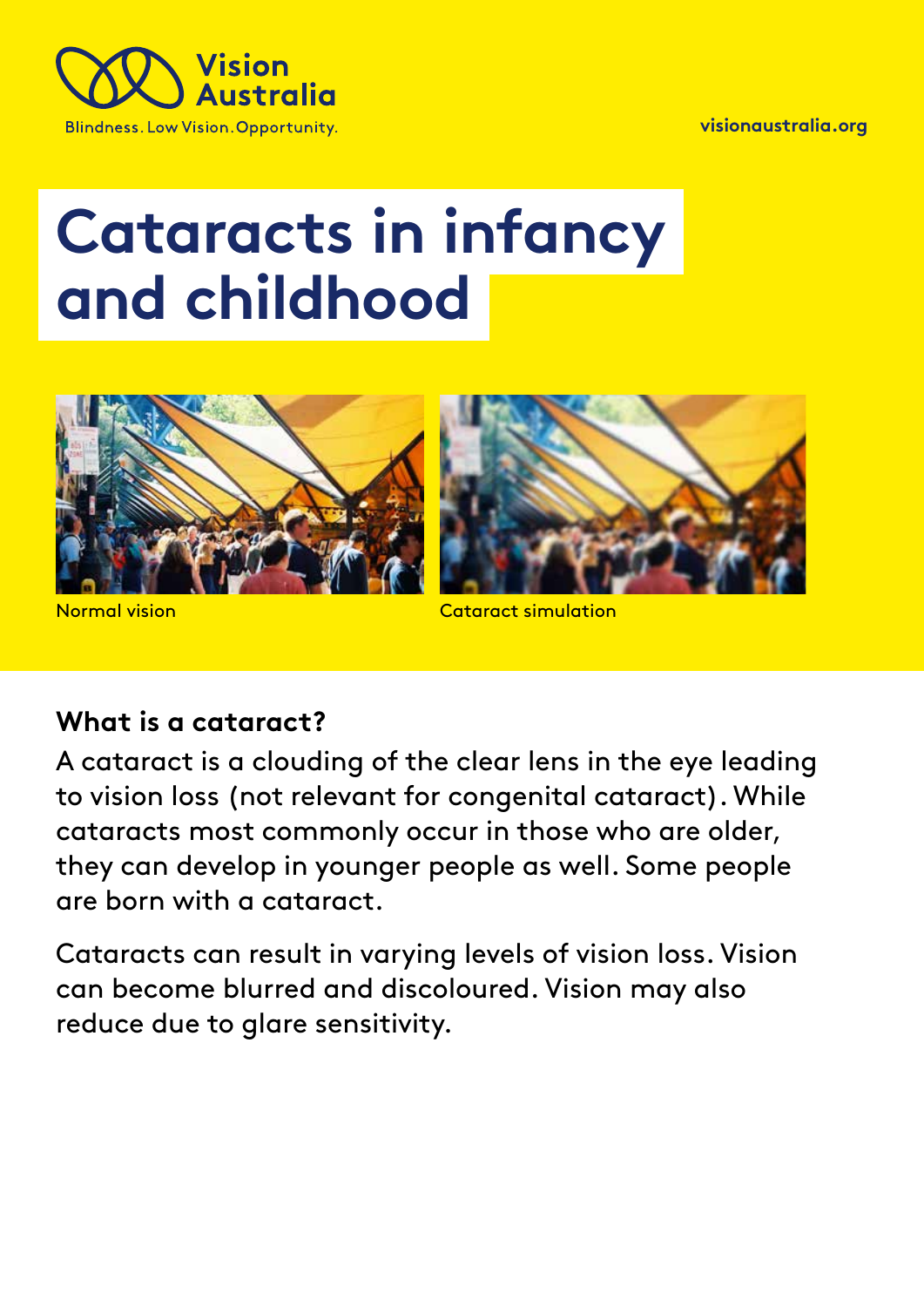

### **What causes cataracts in children?**

Sometimes no single cause for cataracts can be identified. There may be a family history of cataract or it can happen spontaneously. Cataracts can also develop due to infection of the unborn baby in the womb, genetic conditions and some metabolic genetic conditions. The cataract can form in one or both eyes.

### **What treatment is available?**

Congenital cataracts (present at birth) and developmental cataracts (develop early in life) are the most commonly treated by surgically removing the cataract from the eye. Some cataracts are slow to progress and do not cause an interruption to normal patterns of visual development. The size of the cloudy area of the lens, the degree of density of the cataract and the position of the opacity in the lens will all be a factor in the determination of whether the child needs to have surgical removal of the cataract and how soon after birth the cataract should be removed.

These considerations will be assessed by the ophthalmologist (eye doctor) who will advise the primary carer/s as to the best course of action for the child.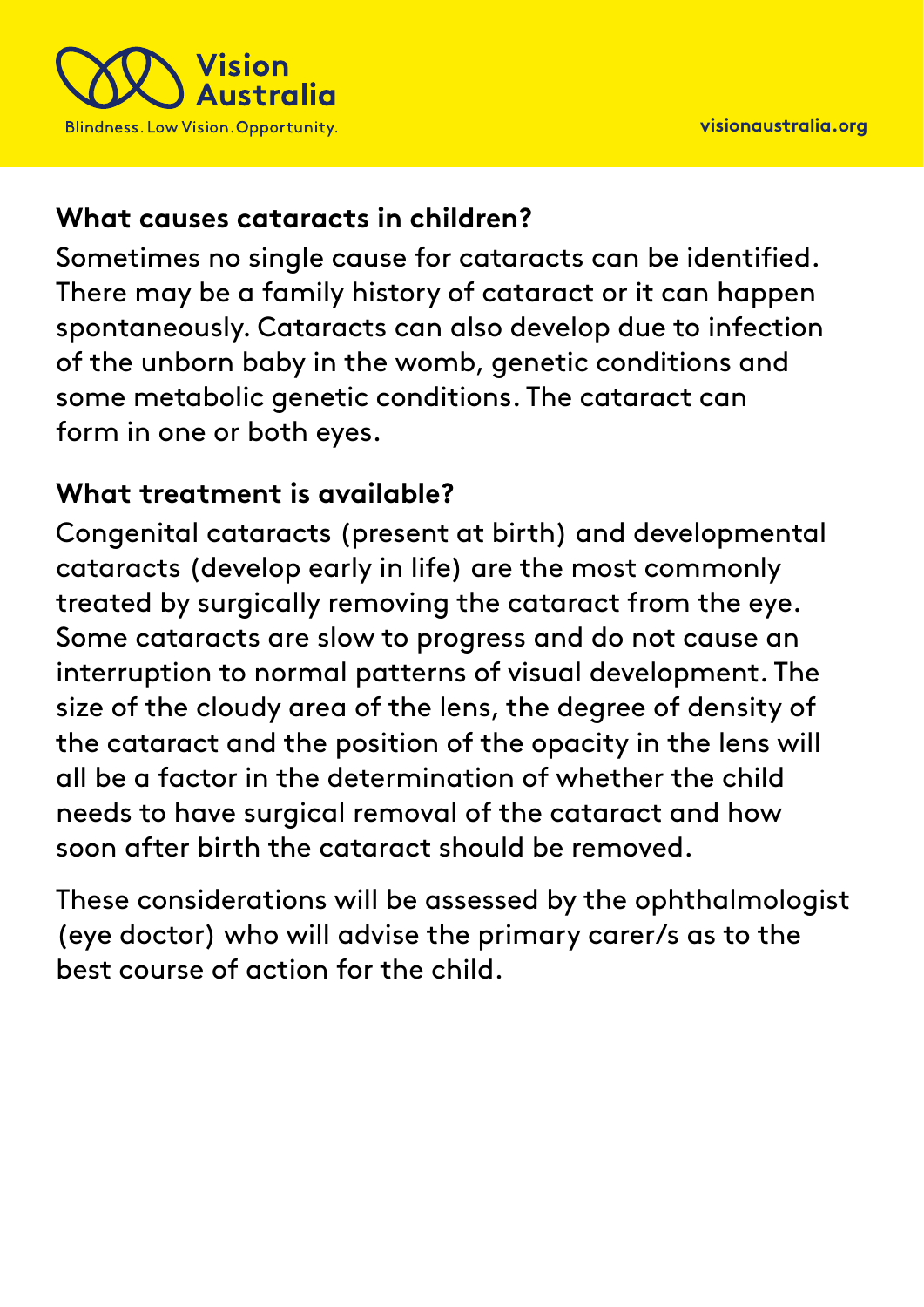

## **Why is surgery necessary?**

Removing the cataract will allow light to pass through to the retina (the inner layer of the back of the eye containing light sensitive cells for seeing).

The brain needs to have a clear image from the retina to enable normal visual development. If the brain does not receive a clear picture from the eyes early in life, then vision is unlikely to develop normally. This condition is known as amblyopia or 'lazy eye'.

### **What happens when the cataracts are removed?**

Prognosis for vision after cataract surgery is generally good.

Once the cataract is surgically removed, the ophthalmologist may replace the biological lens with an intraocular plastic lens. Alternatively, the child will need to wear glasses or contact lenses to replace the role of the lens. It is essential for the child to wear their glasses or contact lenses during waking hours to ensure visual development.

It is important that the child continues to be regularly reviewed by the ophthalmologist following surgery as other eye conditions may develop (such as glaucoma).